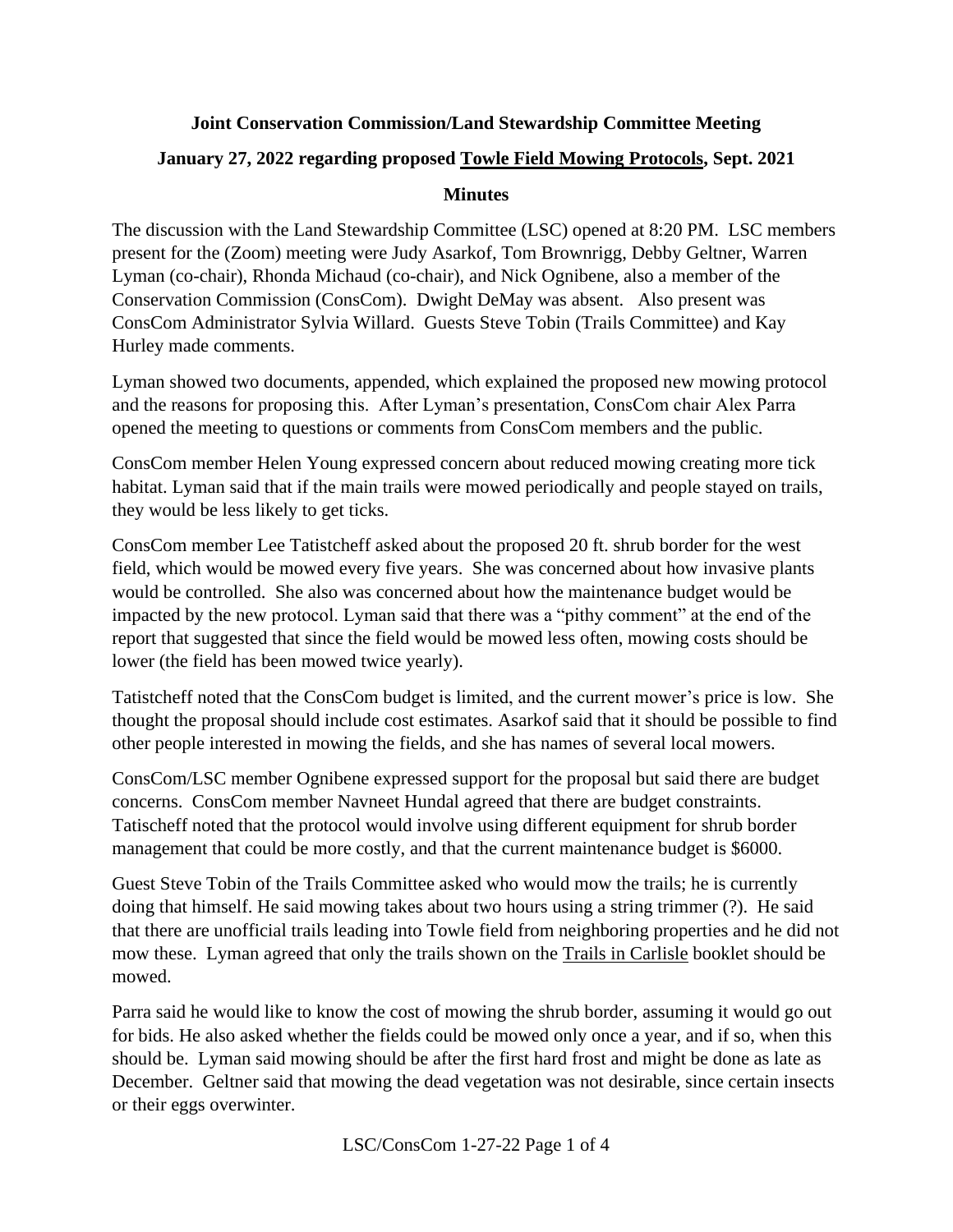ConCom member Brian Murphy said that "conservation should be blind to cost", meaning that ConsCom should decide upon the best approach for mowing and then decide how to pay for this.

Guest Kay Hurley mentioned a "no-mow" area established in the south part of the main field by Asarkof last year as a study area. Hurley said that recording the growth rate of trees and shrubs in this area could be useful in determining how frequently a shrub border should be mowed.

Parra said that the proposal was well presented but did not ask for a vote. He suggested waiting until LSC had obtained cost estimates. Willard suggested that ConsCom and LSC visit Towle Field in the spring since some ConsCom members might be unfamiliar with the fields. The discussion ended at 9:10 PM.

Submitted by Tom Brownrigg

Minutes approved: 2/15/22

#### **Appendix**

# **Purpose: Improved Habitat & More Diversity**

### **Primary Goal for Towle Field Management**

- Conservation of all non-invasive flora and fauna
- *Towle Baseline Assessment (2010)*: "The entire field should be maintained to provide sustainable habitat for flora and fauna."

Note: Special protection for Bobolinks - grassland-nesting birds - is not currently necessary but this habitat should be preserved for other species.

### **Other Goals - Preservation of**:

- Passive recreation
- Vistas and other cultural or aesthetic features
- Educational opportunities

### *Towle Field Mowing Protocols* **(2021)**: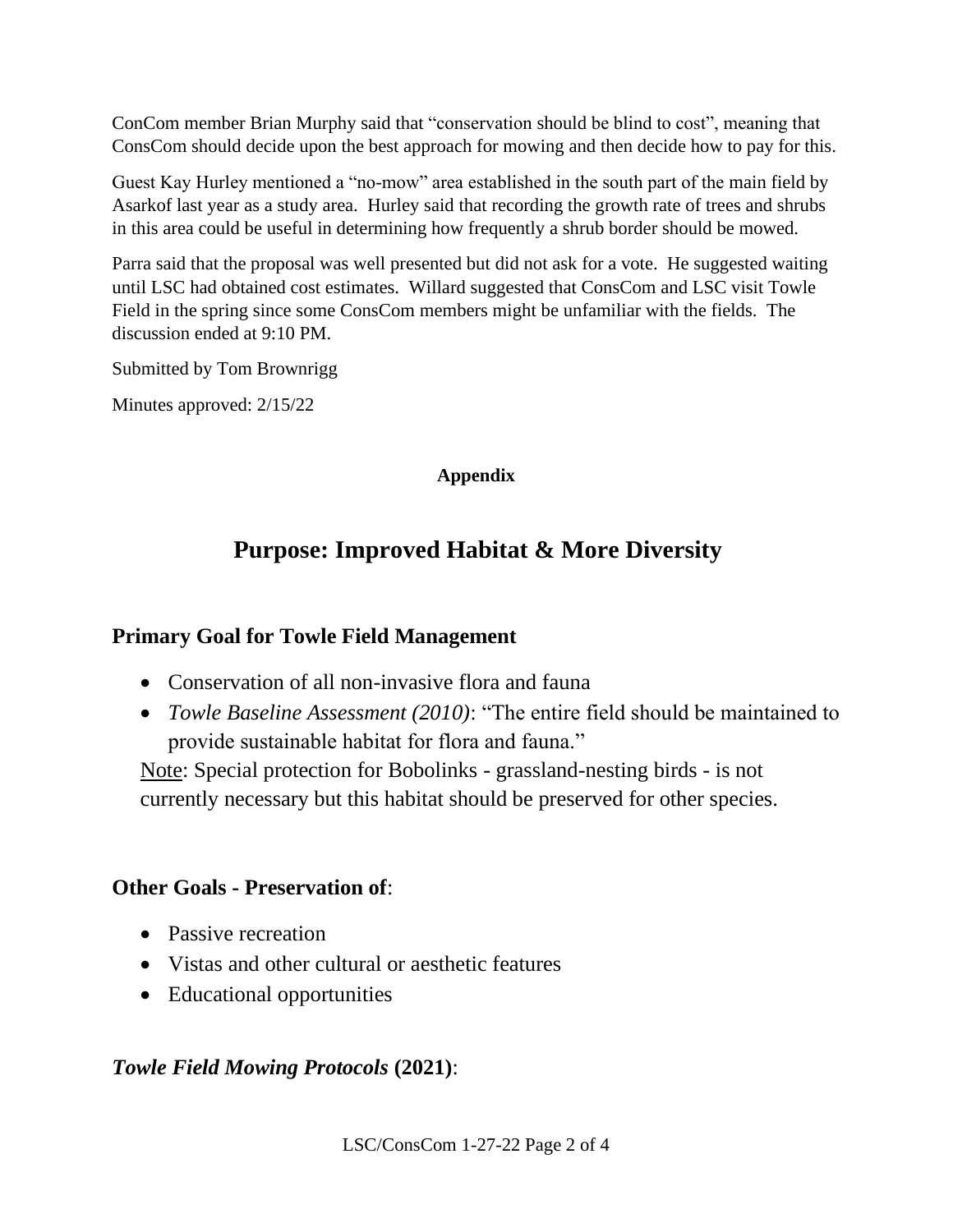"We can help relieve the stressor of habitat loss and degradation that impacts birds, insects and native plant populations by improving the ecological value of the conservation land, especially fields. Improving ecological value of preserved land entails optimally managing it to support a diversity of plants and wildlife."

## **Key Element of Protocol Proposed for Towle**

Less frequent mowing and exclusion of mowing during the growing season.

## **Field Management Protocols Recommended by Others**

The mowing protocols recommended for Towle are consistent with those recommended by other environmental organizations.

| <b>Main Field</b>                                           | <b>West Field</b>                                |
|-------------------------------------------------------------|--------------------------------------------------|
| Mow half of the field once a year, after the                | Mow the field interior every other year after    |
| first hard frost; mow this section every other              | the first hard frost, except for a 20-ft wide    |
| year thereafter, again after the first hard frost.          | border around the field edges left to grow as a  |
|                                                             | native shrub border (see more below).            |
| Mow the other half of the field, after the first            |                                                  |
| hard frost, on alternate years ( <i>i.e.</i> , starting the | The native shrub border should be divided        |
| year after mowing the initial half).                        | into as few ecologically based sections as       |
|                                                             | possible, then rotationally mowed every 5        |
| Mow the east side of the field 2-3 times per                | years in a manner that hopefully preserves       |
| year to a distance of approximately 50 ft. from             | some portion of each section's ecology.          |
| the wooded edge. This will incorporate a                    |                                                  |
| significant portion of the existing trails. (The            | Mow the field perimeter trail that goes          |
| east side is delineated by the trail marker                 | around the south, west, and north sides of the   |
| sequence T15-T14-T13; see map below.)                       | field, to a width of 5 ft., several times during |
|                                                             | the growing season or as needed.                 |
| Mow the field portion of the Towle Inner                    |                                                  |
| Loop trail that goes to the knoll to a width of 5           |                                                  |
| ft. several times a year or as needed.                      |                                                  |
| <b>Both Fields</b>                                          |                                                  |

# **LSC's Preferred Mowing Protocol for Towle Field**